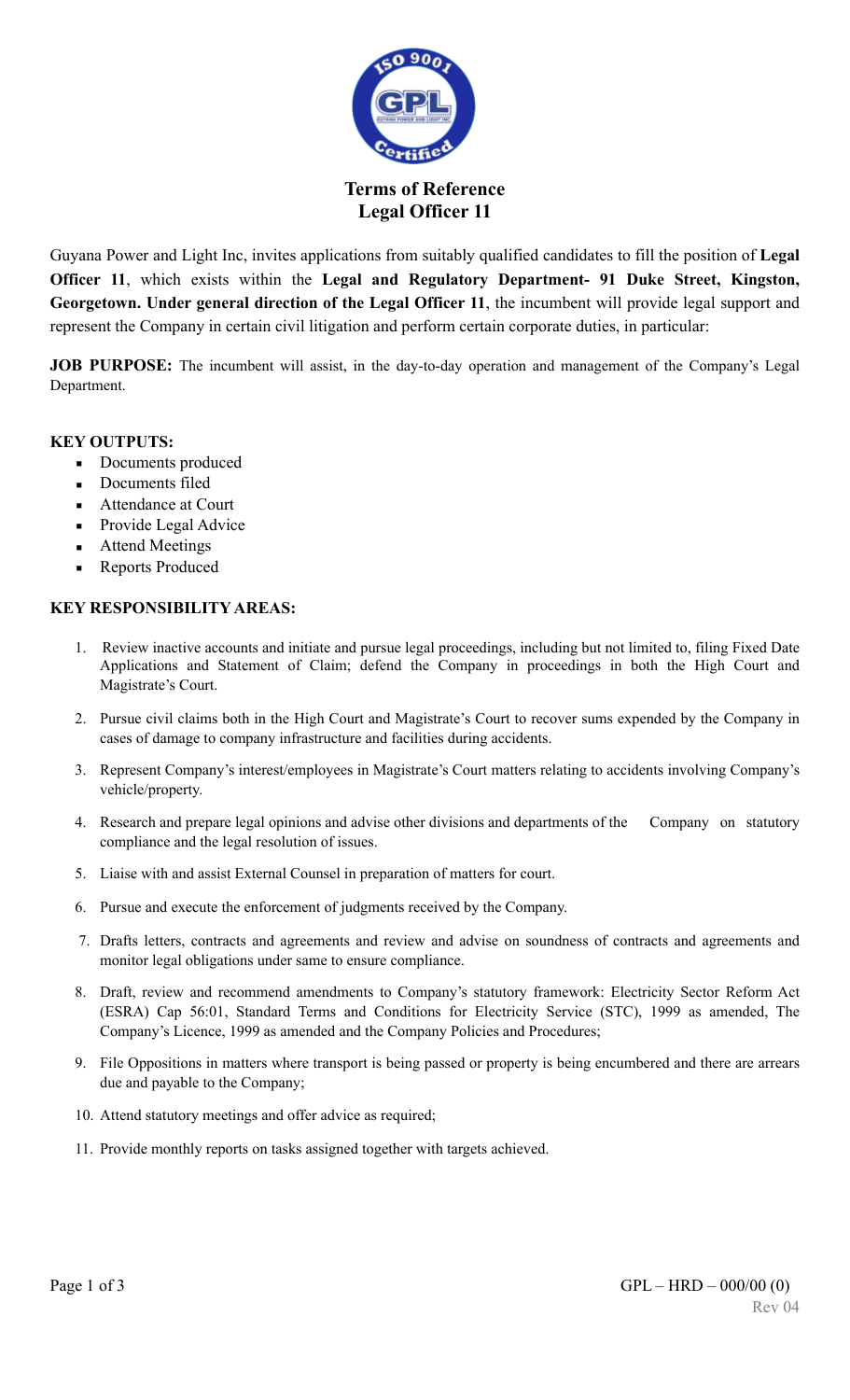# **Required Competencies:**

| Core                            | Skill Level &<br>Importance |   | <b>Description/Behaviours</b>                                                                                                                                                                                                                                                                                                                                                             |  |
|---------------------------------|-----------------------------|---|-------------------------------------------------------------------------------------------------------------------------------------------------------------------------------------------------------------------------------------------------------------------------------------------------------------------------------------------------------------------------------------------|--|
| 1. Applying Learning            | $\overline{2}$              | H | $\triangleright$ Applies acquired knowledge quickly and appropriately on the<br>job.<br>Improves skill through practice and application.<br>➤<br>Creates opportunities to share new knowledge with others.<br>$\blacktriangleright$<br>Puts new knowledge, understanding or skill to practical and /<br>➤<br>or innovative use on the job.                                                |  |
| 2. Communication                | 1                           | H | Actively listens and seeks to understand by getting the facts<br>➤<br>and pertinent information.<br>Clearly expresses ideas using both written and oral<br>➤<br>communication.<br>Uses appropriate grammar and vocabulary.<br>➤<br>Uses a respectful tone, appropriate eye contact, gestures and<br>➤<br>other body language.                                                             |  |
| 3. Creativity and<br>Innovation | 1                           | M | Recognizes new ways to accomplish tasks.<br>➤<br>Bounces ideas off others.<br>➤<br>Openly explores new ideas.<br>➤<br>Displays curiosity and imagination.<br>➤<br>Tries more than one approach to overcome a problem.<br>➤                                                                                                                                                                |  |
| <b>Customer Service</b><br>4.   | 1                           |   | Ensures professional and courteous service.<br>➤<br>Interacts well with all customers and understands that each<br>$\blacktriangleright$<br>customer is different.                                                                                                                                                                                                                        |  |
| 5. Decision Making              | 1                           | M | $\triangleright$ Makes decisions in accordance with professional standards,<br>established guidelines, procedures and/or legislation.<br>$\triangleright$ Consults with others or refers an issue to others for resolution<br>when criteria are not clear.<br>Models ethical behavior.<br>➤                                                                                               |  |
| <b>Results Oriented</b><br>6.   | 1                           | H | Clarifies what is expected and accepts accountability for<br>➤<br>completing tasks.<br>Takes pride and ownership in own work.<br>➤<br>Demonstrates a high level of dependability in all aspects of the<br>$\blacktriangleright$<br>job.<br>Respects the rights of others while achieving one's own goals.<br>➤<br>Adjusts easily to changes at work.<br>➤                                 |  |
| Safety<br>7.                    | 1                           | M | Adheres to all safety rules and procedures on the job.<br>➤<br>Displays knowledge of all related occupational safety and<br>➤<br>health regulations.                                                                                                                                                                                                                                      |  |
| 8.<br>Teamwork                  | 1                           | H | Willingly participates, works effectively with others and seeks<br>➤<br>input from others.<br>Does his or her share of the work and puts in extra effort when<br>➤<br>needed to help others.<br>Shares information and supports team decisions.<br>➤<br>Recognizes that the ways of getting things done in different<br>➤<br>departments, organizations and communities are not the same. |  |

# **Technical/ Functional Competencies:**

|   | Technical/Functional                                                                                                                                         | <b>Skill Level</b><br>B, W, A, E | 1,2,3,4 |
|---|--------------------------------------------------------------------------------------------------------------------------------------------------------------|----------------------------------|---------|
| ➤ | Be conversant with relevant laws and regulations of<br>Guyana especially Electricity Sector Reform Act Cap<br>56:01 and GPL's policies, rules and procedures |                                  |         |
|   | Proficient in use of Microsoft Suite                                                                                                                         | W                                |         |
|   | Outstanding problem solving and analytical skills                                                                                                            |                                  |         |